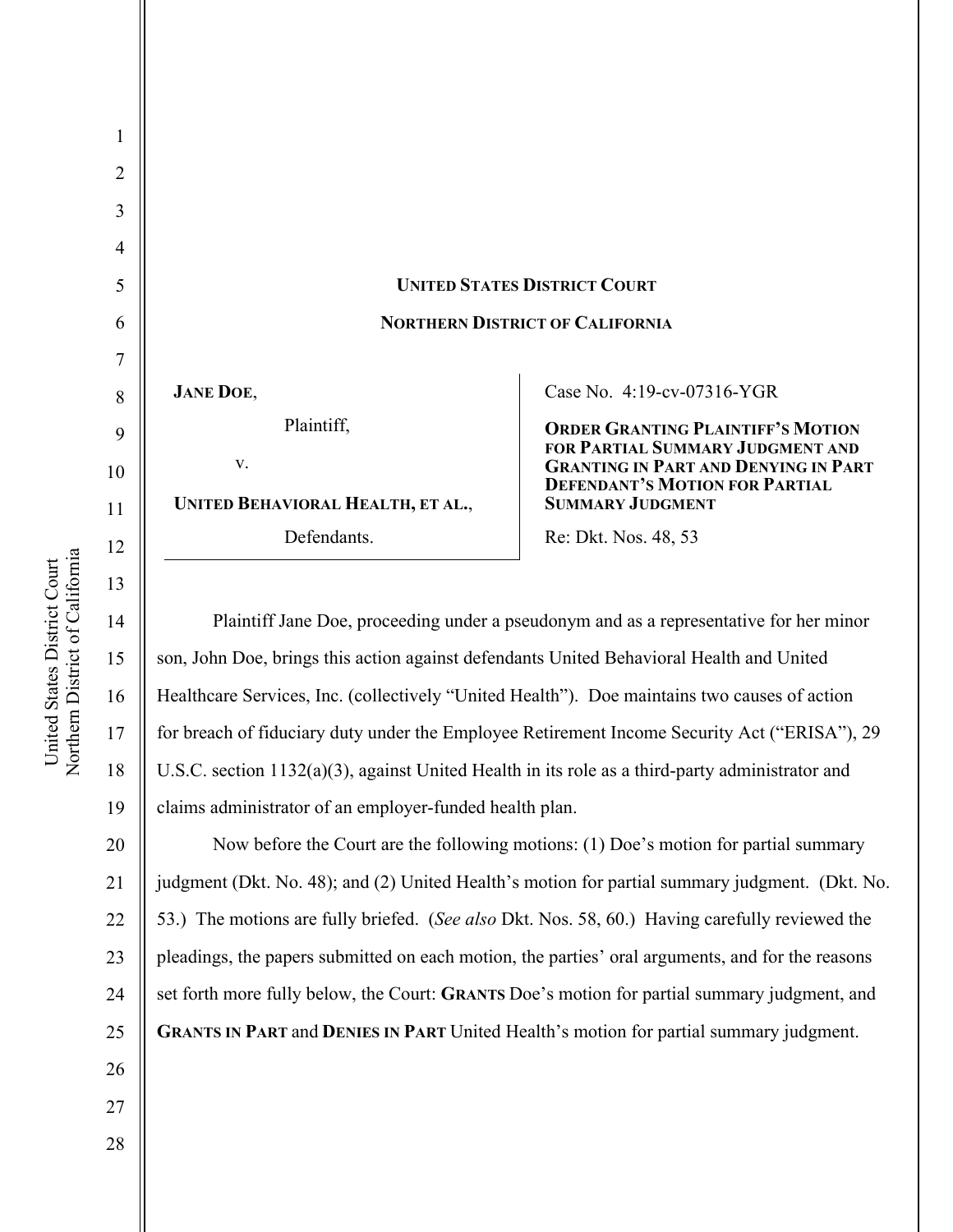3

4

5

6

7

8

9

10

11

12

13

14

15

16

17

18

19

20

# **I. BACKGROUND1**

The dispute in this litigation concerns an exclusion under a plan, the Wipro Limited Health Benefit Plan (the "Wipro Plan" or the "Plan"). The facts underlying the parties' cross motions for summary judgment are not generally or materially in dispute. Importantly, for these motions, the Plan explicitly excludes coverage for Applied Behavior Analysis ("ABA") and Intensive Behavioral Therapies ("IBT") that would otherwise assist children with Autism Spectrum Disorder ("Autism" or "ASD"). The facts relevant to the instant motions are as follows:

The Wipro Plan is sponsored and funded by Wipro Limited ("Wipro"), John Doe's father's former employer and a non-party. Wipro serves as both the Sponsor and Plan Administrator of the Wipro Plan. Wipro was and is solely responsible for deciding the terms of its Plan and for funding the Plan and benefits thereunder. Wipro alone under the terms of the Wipro Plan retains the right to modify, change, revise, amend or terminate the Wipro Plan at any time, for any reason, and without prior notice. The Wipro Plan is governed under ERISA. Defendant United Health is a third-party administrator for health benefit plans and serves as the claims administrator for the Wipro Plan.

From 2017 through the end of 2019, John Doe, plaintiff's son, was a beneficiary of the Wipro Plan, which is a self-funded large group, non-grandfathered commercial policy sponsored by Wipro. Although the Plan expressly covered Autism and ASD, from 2017 through 2019, it explicitly excluded coverage for "Intensive Behavioral Therapies such as Applied Behavior Analysis for Autism Spectrum Disorders" (the ABA/IBT exclusion).

21

22

John Doe was diagnosed with autism, and plaintiff sought recovery for ABA costs spent on

<sup>23</sup>  24 25 26 27 28 <sup>1</sup> For the good cause shown therein, the Court **GRANTS** the corresponding administrative motions to seal (Dkt. Nos. 47, 52, 57), which generally request the sealing of private health records relating to Doe's son. *See A.C. v. City of Santa Clara*, No. 13–cv–03276–HSG, 2015 WL 4076364, at \*2 (N.D. Cal. July 2, 2015) (sealing medical records attached to motion for summary judgment); *San Ramon Reg'l Med. Ctr., Inc. v. Principal Life Ins. Co.*, No. C 10–02258 SBA, 2011 WL 89931, at \*1 n.1 (N.D. Cal. Jan. 10, 2011) (sealing sua sponte medical records attached to motion to dismiss); *NuCal Foods, Inc. v. Quality Egg LLC*, No. CIV S–10–3105 KJM–CKD, 2012 WL 6629573, at \*5 (E.D. Cal. Dec. 19, 2012) (sealing medical information that was "sensitive and private").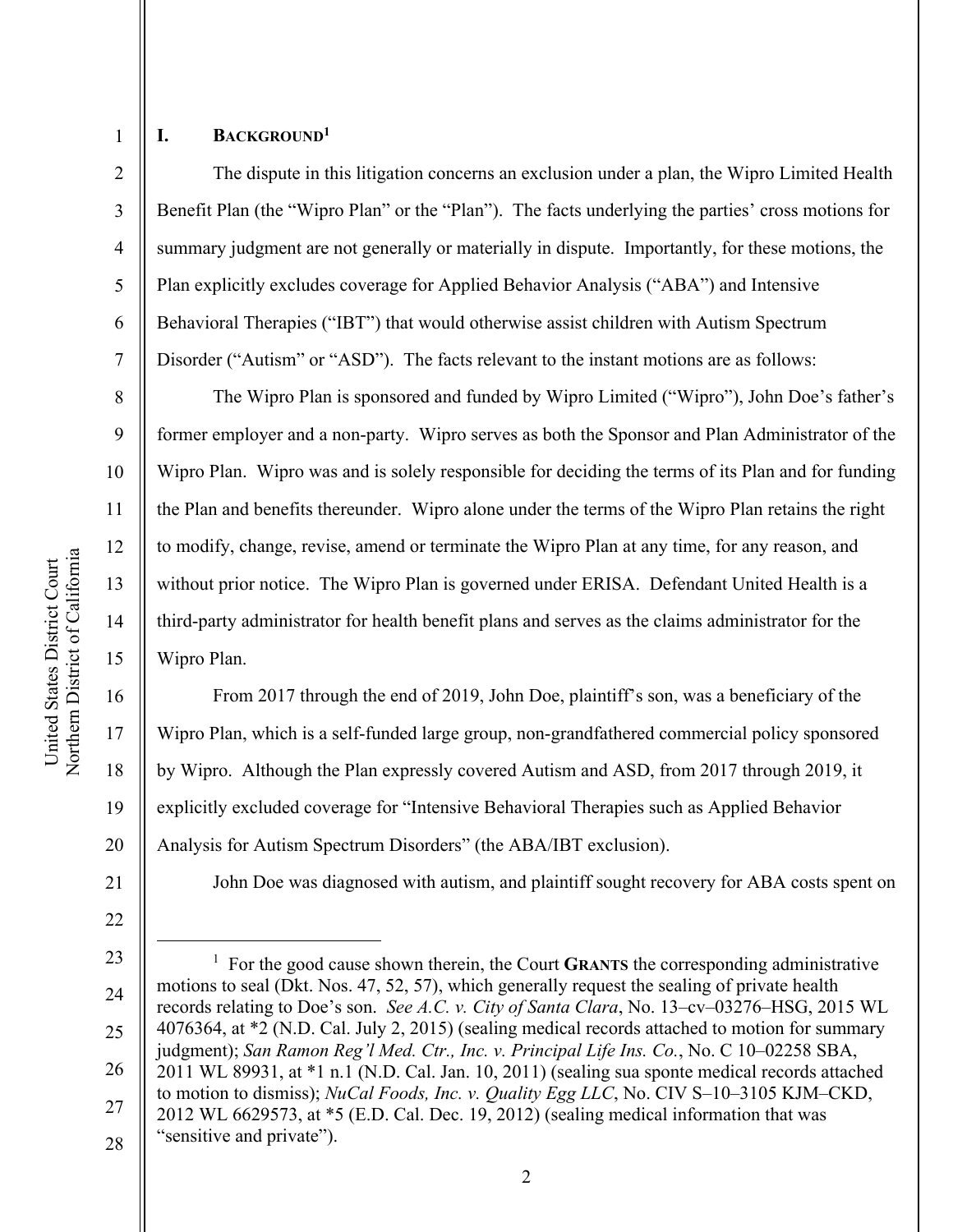1

2

3

4

5

6

7

8

9

10

11

12

13

14

15

16

17

18

19

20

21

22

23

24

his treatment. United Health denied these expenses under the ABA/IBT exclusion in 2016, and, more recently, in 2019. In response, plaintiff filed her initial complaint on November 7, 2019 on behalf of John Doe and a then proposed putative class.

Effective January 1, 2020, the Wipro Plan no longer included the ABA/IBT exclusion and began covering these treatments. United Health filed a motion to dismiss the complaint on January 20, 2020. On February 4, 2020, John Doe's benefits under the Wipro Plan terminated as his father was no longer employed by Wipro. Plaintiff then filed the operative first amended complaint on February 20, 2020. The Court later denied the then-pending motion to dismiss as moot in light of the filing of the first amended complaint.

### **II. LEGAL STANDARD**

Summary judgment is appropriate when no genuine dispute as to any material fact exists and the moving party is entitled to judgment as a matter of law. Fed. R. Civ. P. 56(a). A party seeking summary judgment bears the initial burden of informing the court of the basis for its motion, and of identifying those portions of the pleadings, depositions, discovery responses, and affidavits that demonstrate the absence of a genuine issue of material fact. *Celotex Corp. v. Catrett*, 477 U.S. 317, 323 (1986). Material facts are those that might affect the outcome of the case. *Anderson v. Liberty Lobby, Inc.*, 477 U.S. 242, 248 (1986). The "mere existence of *some* alleged factual dispute between the parties will not defeat an otherwise properly supported motion for summary judgment; the requirement is that there be no *genuine* issue of *material* fact." *Id*. at 247-48 (dispute as to a material fact is "genuine" if sufficient evidence exists for a reasonable jury to return a verdict for the non-moving party) (emphases in original). When deciding a summary judgment motion, a court must view the evidence in the light most favorable to the non-moving party and draw all justifiable inferences in its favor. *Anderson*, 477 U.S. at 255; *Hunt v. City of Los Angeles*, 638 F.3d 703, 709 (9th Cir. 2011).

25 26 27 28 "[W]hen parties submit cross-motions for summary judgment, each motion must be considered on its own merits." *Fair Hous. Council of Riverside Cty., Inc. v. Riverside Two*, 249 F.3d 1132, 1136 (9th Cir. 2001) (alteration and internal quotation marks omitted). Thus, "[t]he court must rule on each party's motion on an individual and separate basis, determining, for each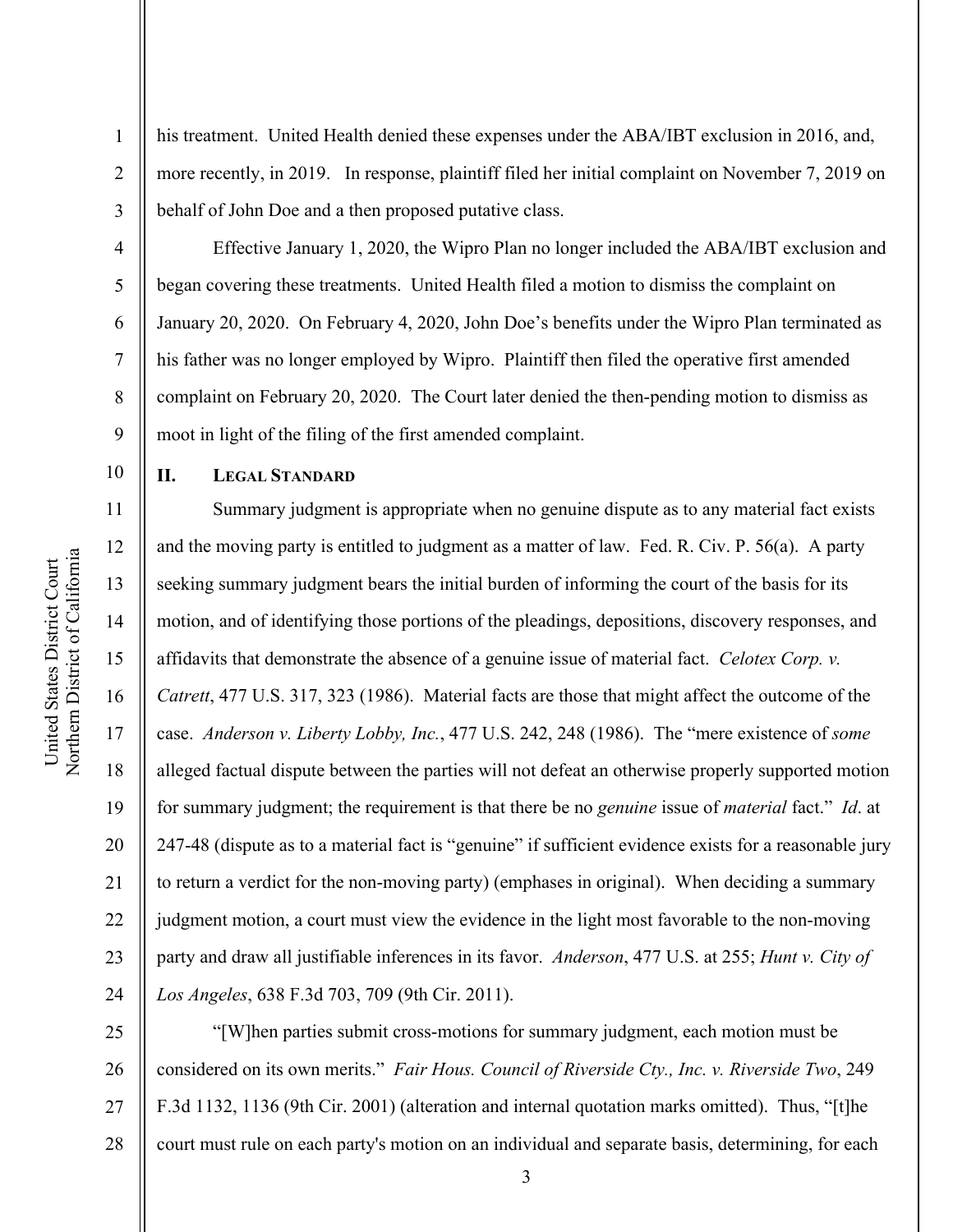side, whether a judgment may be entered in accordance with the Rule 56 standard." *Id*. (quoting Wright, et al., Federal Practice and Procedure § 2720, at 335-36 (3d ed. 1998)). If, however, the cross-motions are before the court at the same time, the court must consider the evidence proffered by both sets of motions before ruling on either one. *Id.* at 1135-36.

**III. ANALYSIS**

1

2

3

4

5

6

7

8

9

10

11

12

13

14

15

16

17

18

19

20

21

United Health asserts two bases for summary judgment: First, it argues that both claims brought under section  $1132(a)(3)$  fail because United Health was not a fiduciary given that it was not exercising a discretionary action in applying the plain language of the ABA/IBT exclusion. Second, United Health asserts that the ABA/IBT exclusion is not a "treatment limitation" under the Mental Health Parity and Addiction Equity Act (the "Parity Act"). *See* 29 U.S.C. § 1185a. With respect to this second ground, Doe brings a cross motion for partial summary judgment arguing that the ABA/IBT exclusion *does* violate the Parity Act. The Court addresses each in turn.<sup>2</sup>

### **A. Whether United Health is a Fiduciary**

United Health avers that summary judgment is appropriate because the enforcement of the ABA/IBT exclusion was not a discretionary act as would be required for claims for breaches of fiduciary duty under ERISA. More specifically, United Health argues it was not a fiduciary as to the enforcement of the exclusion. Said differently, as the claims administrator, not the Plan sponsor, United Health had no discretion but to enforce the plain written terms of the Wipro Plan, which explicitly excluded both ABA and IBT. Doe urges the opposite, namely that United Health's enforcement of the terms of the Plan was a discretionary act, and that the Plan itself explicitly gives United Health discretion.

23

22

24

a

<sup>25</sup>  26 27 28  $2$  The Court notes that United Health also brought the motion on the grounds that (i) declaratory relief was unavailable where Doe brought claims under section 1132(a)(3) and (ii) Doe otherwise lacks Article III standing to pursue such relief. In response, plaintiff advised that while she "does not concede [United Health's] arguments about standing or the availability of declaratory relief," Doe "in the interest of efficiency and to conserve resources . . . withdraws her prayer for declaratory relief." (Dkt. No. 58 at 20.) Accordingly, in light of plaintiff's withdrawal for declaratory relief, the Court **GRANTS** United Health's motion for summary judgment as to plaintiff's request for declaratory relief.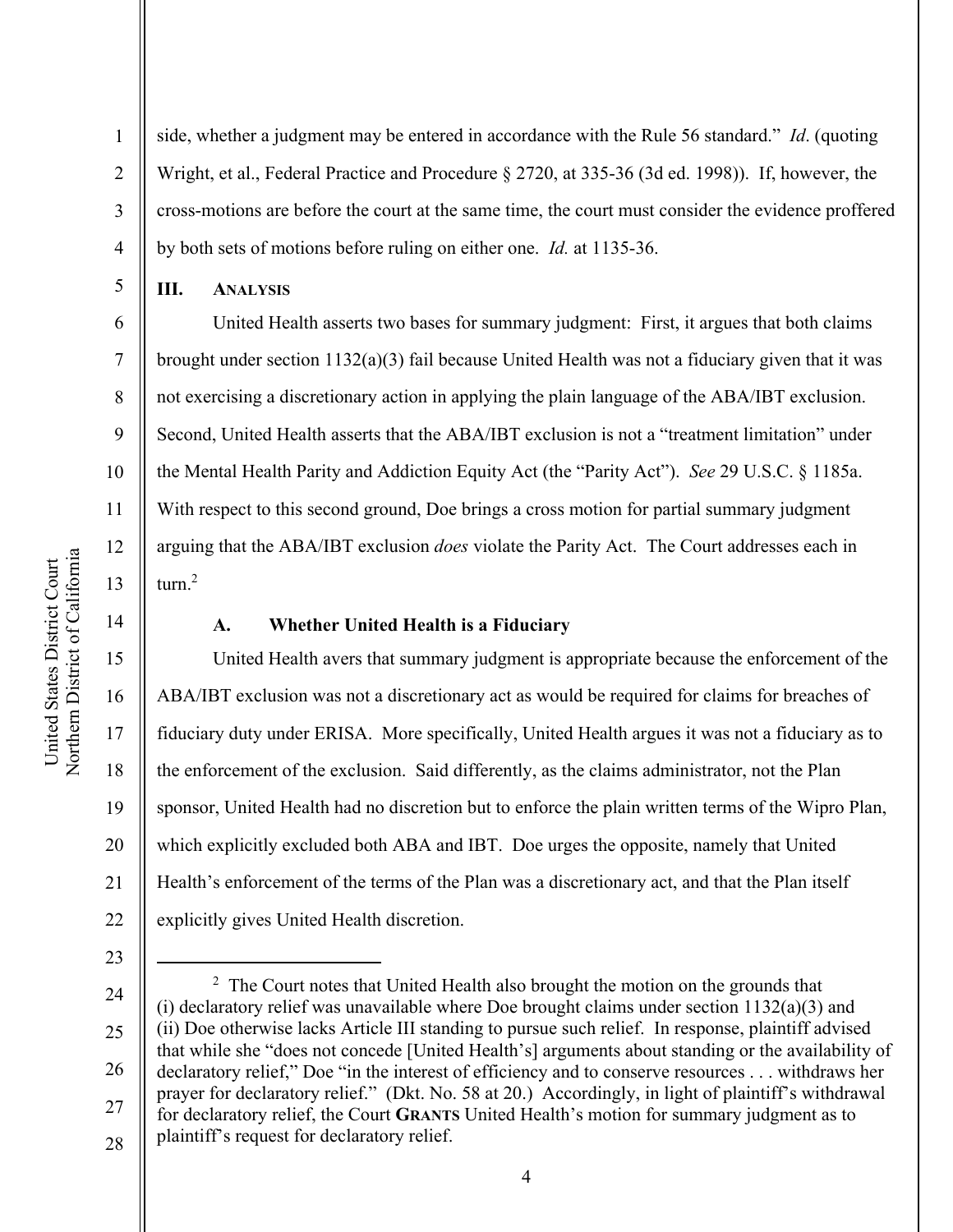2 3 4 5 6 7 8 9 10 11 12 13 14 15 In general, "[i]n every case charging breach of ERISA fiduciary duty . . . the threshold question is not whether the actions of some person employed to provide services under a plan adversely affected a plan beneficiary's interest, but whether that person was acting as a fiduciary (that is, was performing a fiduciary function) when taking the action subject to the complaint." *Pegram v. Herdich*, 530 U.S. 211, 226 (2000). Above all, "[f]iduciary status under ERISA is not an 'all-or-nothing concept,' and 'a court must ask whether a person is a fiduciary *with respect to the particular activity at issue*.'" *In re JDS Uniphase Corp. Erisa Litig*., No. C 03- 04743 CW (WWS), 2005 WL 1662131, at \*2 (N.D. Cal. July 14, 2005) (emphasis in original) (citation omitted). Courts consequently recognize that a party may be a fiduciary for certain discretionary conduct related to a plan, but not for other non-discretionary conduct alleged to violate ERISA. *See, e.g.*, *Wilson v. Bank of Am. Pension Plan for Legacy Companies*, No. 18-CV- 07755-TSH, 2019 WL 4479677, at \*8 (N.D. Cal. Sept. 18, 2019) (dismissing breach of fiduciary duty claim because "even if" the third-party administrator defendant "was acting as a fiduciary when it did other things, it was not acting as a fiduciary" when it engaged in the specific act underlying the breach of fiduciary duty claim).

16 17 18 19 20 21 Under Ninth Circuit authority, a court determines whether a party is a fiduciary with respect to actions performed under an ERISA plan in one of two ways. First, the plan instrument can identify the party as the "named fiduciary" for that purpose. *See Depot, Inc. v. Caring for Montanans, Inc.*, 915 F.3d 643, 653-54 (9th Cir. 2019) (citing 29 U.S.C. § 1102(a)(2)). Here, the Wipro Plan does not identify either United Health defendant as a fiduciary, and thus, it is not a fiduciary under this test.

22 23 24 25 26 27 28 Under the second test, a party may be a "functional" fiduciary with respect to a plan to the extent it (i) "exercises any discretionary authority or discretionary control respecting management of such plan or exercises any authority or control respecting management or disposition of its assets" or (ii) "has discretionary authority or discretionary responsibility in the administration" of the plan. *Id.* (quoting § 1002(21)(A)) (affirming dismissal of breach of fiduciary duty claim where defendants were not exercising discretion when taking the action subject to the complaint); *see also Parker v. Bain*, 68 F.3d 1131, 1139-40 (9th Cir. 1995) ("ERISA's definition of 'fiduciary' is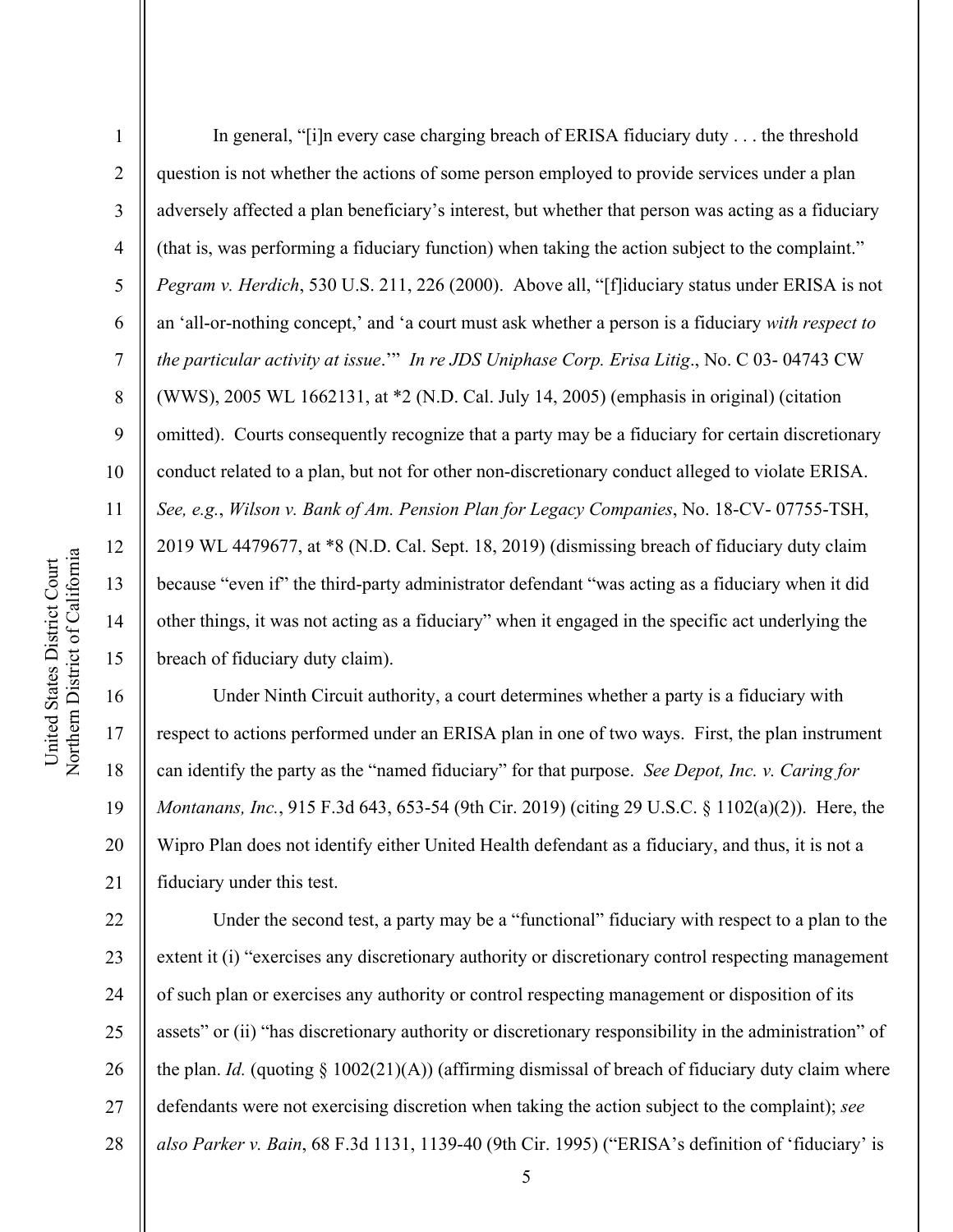14

15

16

17

18

19

20

21

22

23

24

25

26

27

1 2 3 4 5 6 7 8 9 10 11 functional rather than formal. . . . [I]f [the party] in fact exercised any discretionary authority over Plan assets, then he was a fiduciary, regardless whether the Plan itself named him as such."). By contrast, administrative, ministerial functions that do not involve discretionary authority or control are not fiduciary in nature and do not give rise to fiduciary responsibility for those actions. *See CSA 401(K) Plan v. Pension Professionals, Inc*., 195 F.3d 1135, 1138-39 (9th Cir. 1999) ("[T]hird-party administrators are not fiduciaries if they merely perform ministerial functions" unless they "step outside the scope of rendering administrative services and in fact exercise discretionary authority or control over the Plan."). "A plan's characterization of a claim administrator's duties as 'ministerial' is not determinative: [a court] look[s] past the plan's characterization to determine what duties the administrator actually performs." *King v. Blue Cross and Blue Shield of Illinois*, 871 F.3d 730, 745-46 (9th Cir. 2017).

12 Relatedly, the Department of Labor and courts have confirmed that entities do not act in a fiduciary capacity when they perform "administrative functions for an employee benefit plan [] within a framework of policies, interpretations, rules, practices and procedures made by other persons" such as the "application of rules determining eligibility for participation or benefits," "[p]rocessing of claims," and "[c]alculation of benefits." *See* 29 C.F.R. § 2509.75-8, D-2; *Gelardi v. Pertec Computer Corp.*, 761 F.2d 1323, 1325 (9th Cir. 1985) (claims administrator does not "exercise fiduciary responsibilities in the consideration of claims" if it "performs only administrative functions, processing claims within a framework of policies, rules, and procedures established by" the employer), *overruled on other grounds in Cyr v. Reliance Standard Life Ins. Co*., 642 F.3d 1202 (9th Cir. 2011); *Kyle Railways, Inc. v. Pac. Admin. Servs., Inc.*, 990 F.2d 513, 516 (9th Cir. 1993) ("[T]hird party administrators like Pacific are not fiduciaries under ERISA when they merely perform ministerial duties or process claims."). Rather, "it is a person's ability to make policy decisions outside of a pre-existing or separate framework of policies, practices and procedures which saddles that person with [ERISA] fiduciary liability." *Munoz v. Prudential Ins. Co. of Am.*, 633 F. Supp. 564, 568 (D. Colo. 1986).

28 Here, United Health admits that it is the Wipro Plan's claims administrator, and that United Health was delegated the responsibility to administer benefits under the Wipro Plan.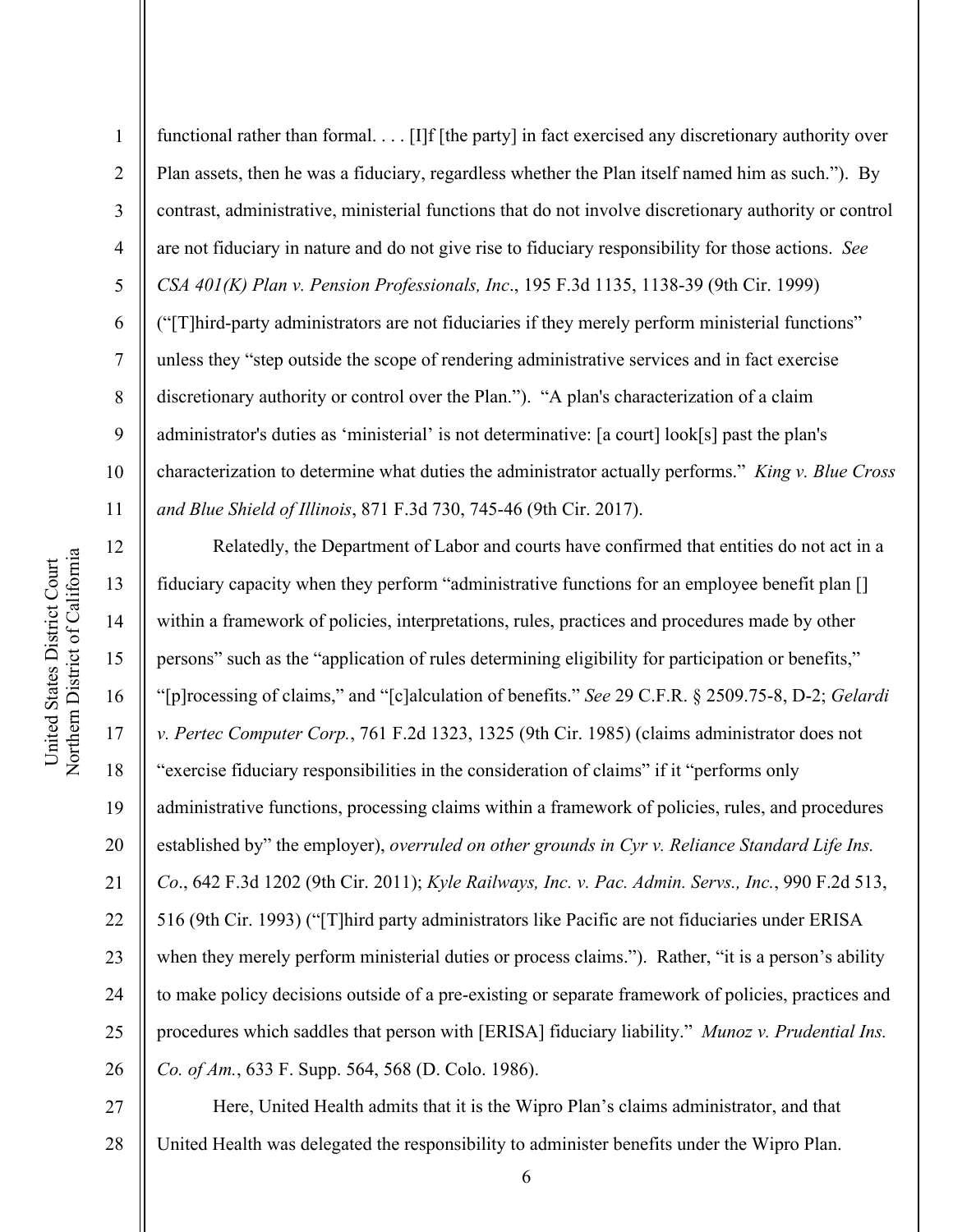2

3

4

5

6

7

8

9

10

11

12

13

14

15

16

17

18

19

20

21

22

23

24

However, it claims that its actions in applying the exclusion was merely an administrative task, and not one that allows any discretion. In sum, United Health emphasizes that it exercised no discretion in applying the plain language of the exclusion and had no authority to do so because "an administrator lacks discretion to rewrite the Plan." *Saffle v. Sierra Pac. Power Co. Bargaining Unit Long Term Disability Income Plan*, 85 F.3d 455, 460 (9th Cir. 1996).3

Having considered the myriad cases which determine on a case-by-case basis whether a defendant "was acting as a fiduciary (that is, was performing a fiduciary function) *when taking the action subject to complaint*," United Health does not persuade. *See Depot*, 915 F.3d at 654 (emphasis supplied); *see also Acosta v. Brain*, 910 F.3d 502, 518 (9th Cir. 2018) (noting that "courts must examine the conduct at issue" to determine whether it gives rise to fiduciary responsibility). "A benefit determination under ERISA . . . is generally a fiduciary act" and is "part and parcel of the ordinary fiduciary responsibilities connected to the administration of a plan." *Aetna Health Inc. v. Davila*, 542 U.S. 200, 218-19 (2004); s*ee also, id.* at 220 (concluding that ERISA statutory scheme "strongly suggests that the ultimate decisionmaker in a plan regarding an award of benefits must be a fiduciary and must be acting as a fiduciary when determining a participant's or beneficiary's claim"); *Pegram*, 530 U.S. at 23 ("At common law, fiduciary duties characteristically attach to decisions about managing assets and distributing property to beneficiaries."). Indeed, "[i]nsurers generally act in a fiduciary capacity . . . when making a discretionary determination about whether a claimant is entitled to benefits." *Depot*, 915 F.3d at 654 n.5. Thus, where an entity "has the authority to grant, deny, *and* review . . . claims[, a]ny one of these abilities would be sufficient to confer fiduciary status under ERISA." *King*, 871 F.3d at 746 (emphasis in original); *see also Kyle Railways*, 990 F.2d at 517-518 ("[W]e do not narrowly interpret the phrase 'discretion . . . to determine claims' to apply only to the initial decision to grant or deny benefits. Where the plan provides the insurer with the discretionary responsibility of making final claims decisions, the insurer is a fiduciary under [ERISA]." (internal

26

<sup>27</sup>  28  $3$  Doe does not dispute that United Health has no discretion to modify or alter the terms of the Plan. (*See* Material Fact 9 (undisputed: "Wipro alone retains the right to modify, change, revise, amend or terminate the Wipro Plan at any time, for any reason, and without prior notice.").)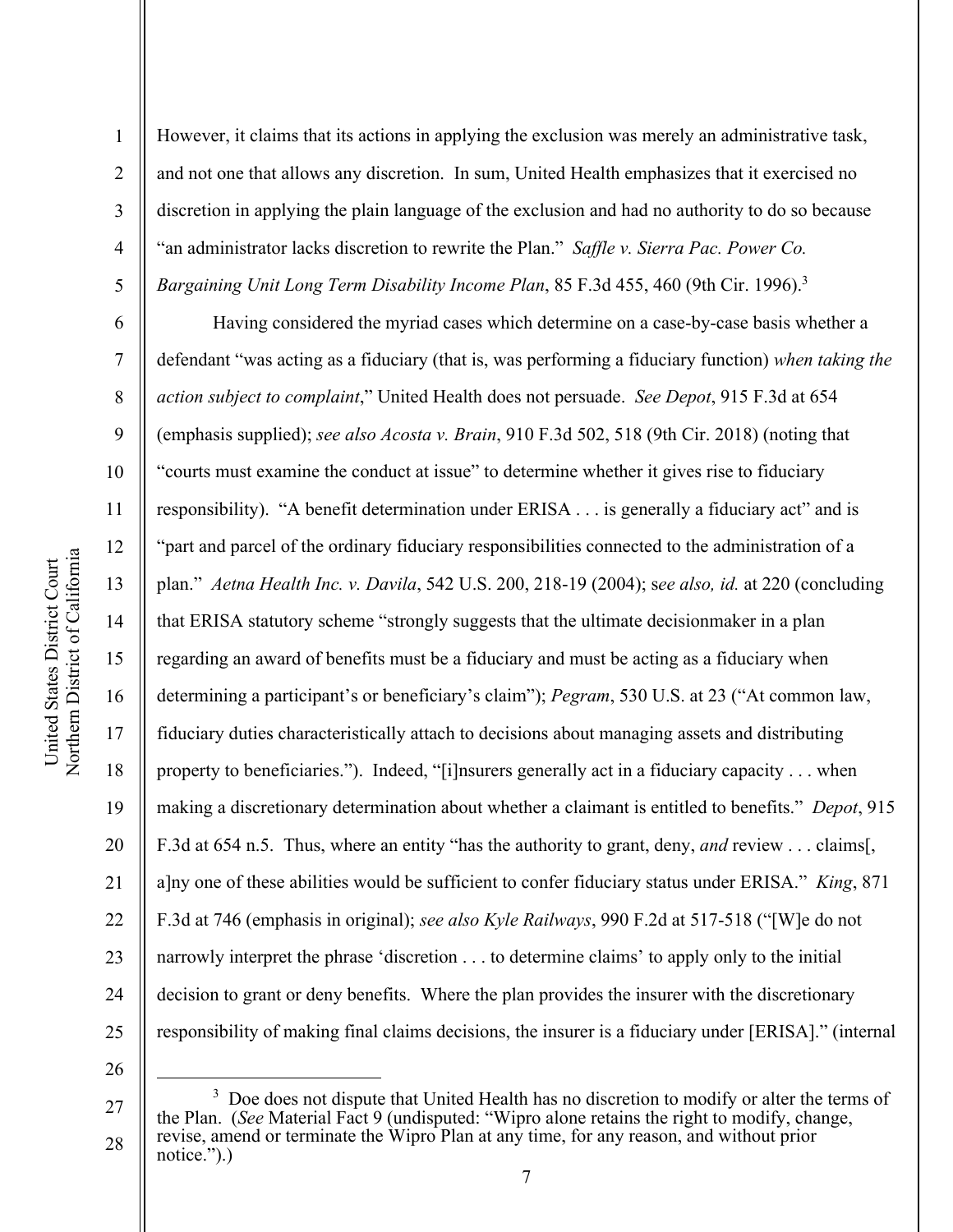3

4

5

6

7

8

9

10

11

12

13

quotation marks omitted)).

 United Health undisputedly was given the authority to make benefits determination under the Wipro Plan and did so when rejecting Doe's coverage for expenses incurred for her son. United Health's arguments focusing solely on the application of the exclusion without regard to its application in Doe's benefits determination impermissible narrows the "action" to be considered in the functional fiduciary analysis discussed above. Significantly, United Health cites to no analogous case where a court found a similar entity a non-fiduciary by hyper focusing on the specific application of the plain language of an exclusion in denying benefits and ignoring that an entity otherwise *made* a benefits determination that would generally confer fiduciary status on that entity. Indeed, United Health's arguments ignore the second phrase of the functional fiduciary analysis, providing that an entity is also a fiduciary where it "exercises any authority or control respecting management or disposition of its assets." Thus, the Court finds United Health's actions with respect to denying Doe's benefits claim is sufficient to demonstrate that it is a fiduciary.

14 15 16 17 18 19 20 21 22 23 24 25 26 27 28 United Health's argument that it lacked discretion to rewrite the plan do not compel a different result. While the parties provide no binding authority from the Ninth Circuit, multiple circuit courts agree that, in general, plan terms cannot override fiduciary duties. *See, e.g.*, *In re Citigroup ERISA Litig.*, 662 F.3d 128, 139 (2d Cir. 2011) (plan terms do not override ERISA's fiduciary requirements); *Eisenrich v. Minneapolis Retail Meat Cutters & Food Handlers Pension Plan*, 574 F.3d 644, 648 (8th Cir. 2009); *Laborer's Nat'l Pension Fund v. Northern Trust Quantitative Advisors, Inc.*, 173 F.3d 313, 322 (5th Cir. 1999); *Herman v. NationsBank Trust Co.*, 126 F.3d 1354, 1368-69 & n.15 (11th Cir. 1997); *Coleman v. Interco Inc. Divisions' Plans*, 933 F.2d 550, 551 (7th Cir. 1991) ("ERISA [] trumps" divergent plan language). Section 1104(a) lists the duties of ERISA fiduciaries, including the duty to administer plans "in accordance with the documents and instruments governing the plan *insofar as such documents and instruments are consistent with the provisions of*" ERISA. 29 U.S.C. § 1104(a)(1)(D) (emphasis supplied). Thus, the statute explicitly requires a fiduciary to apply a plan's terms, but *only* if those terms do not violate ERISA. *See, e.g.*, *Fifth Third Bancorp v. Dudenhoeffer*, 573 U.S. 409, 421 (2014) (Section 1104(a)(1)(D) "makes clear that the duty of prudence  $\left[ \text{in } \S 1104(a)(1)(B) \right]$  trumps the instructions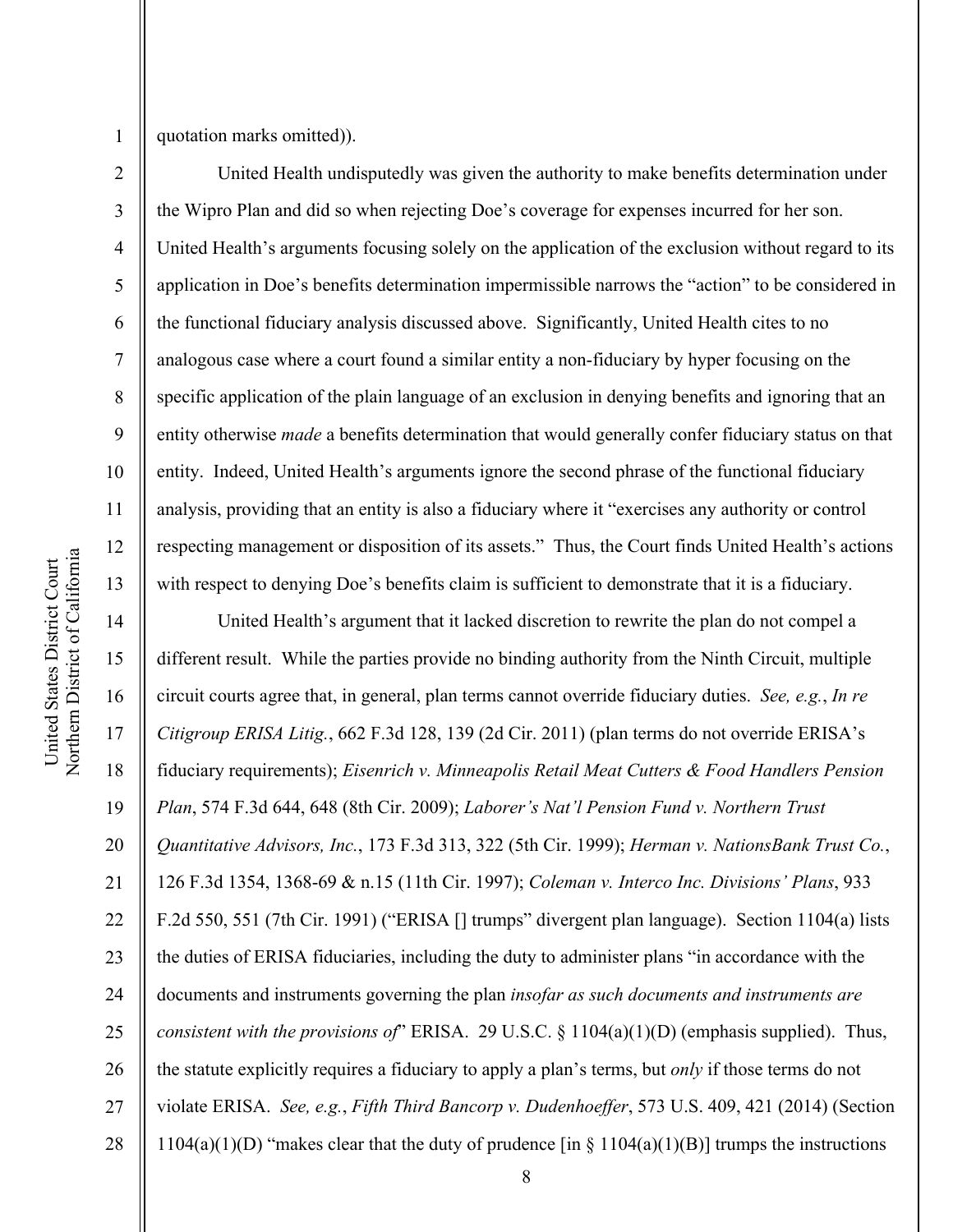7

8

9

11

12

13

14

15

16

17

18

19

20

21

22

23

24

25

1 2 3 4 5 6 of a plan document, such as an instruction to invest exclusively in employer stock even if financial goals demand the contrary."). Here, United Health cannot hide behind the plan terms, especially where ERISA imposes specific and independent duties on its fiduciaries to otherwise comply with the provisions of ERISA. In sum, the Court concludes that United Health is a fiduciary sufficient for Doe to maintain her ERISA claims as stated in the complaint. Accordingly, the Court **DENIES** United Health's

motion for summary judgment with respect to its fiduciary status.

**B. Application of the Parity Act** 

This action raises the issue of whether the ABA/IBT Exclusion violates the Parity Act

10 which provides in pertinent part:

> (A) In general. In the case of a group health plan (or health insurance coverage offered in connection with such a plan) that provides both medical and surgical benefits and mental health or substance use disorder benefits, such plan or coverage shall ensure that –

 (ii) the treatment limitations applicable to such mental health or substance use disorder benefits are *no more restrictive* than the predominant treatment limitations applied to substantially all medical and surgical benefits covered by the plan . . . and there are *no separate treatment limitations* that are applicable only with respect to mental health or substance use disorder benefits.

\*\*\*

29 U.S.C.  $\S$  1185a(a)(3)(A) and (A)(ii) (emphasis supplied).

Here, the ABA/IBT exclusion only applies to mental health disorders. It reads:

# **Mental Health/Substance Use Disorder**

In addition to all other exclusions listed in this Section 8, *Exclusions and Limitations*, the exclusions listed directly below apply to services described under *Mental Health Services, Neurobiological Disorders – Austism Spectrum Disorder Services* and/or *Substance-Related and Addictive Disorders Services* in Section 6, *Additional Coverage Details.* 

\*\*\* 8. Intensive Behavioral Therapies such as Applied Behavior Analysis for Autism Spectrum Disorders.

#### 26 (PA 81-82.) On its face, the ABA/IBT exclusion creates a separate treatment limitation applicable

- 27 *only* to services for a mental health condition (Autism). By doing so, the exclusion violates the
- 28 plain terms of the Parity Act. *See A.F. ex rel. Legaard v. Providence Health Plan*, 35 F. Supp. 3d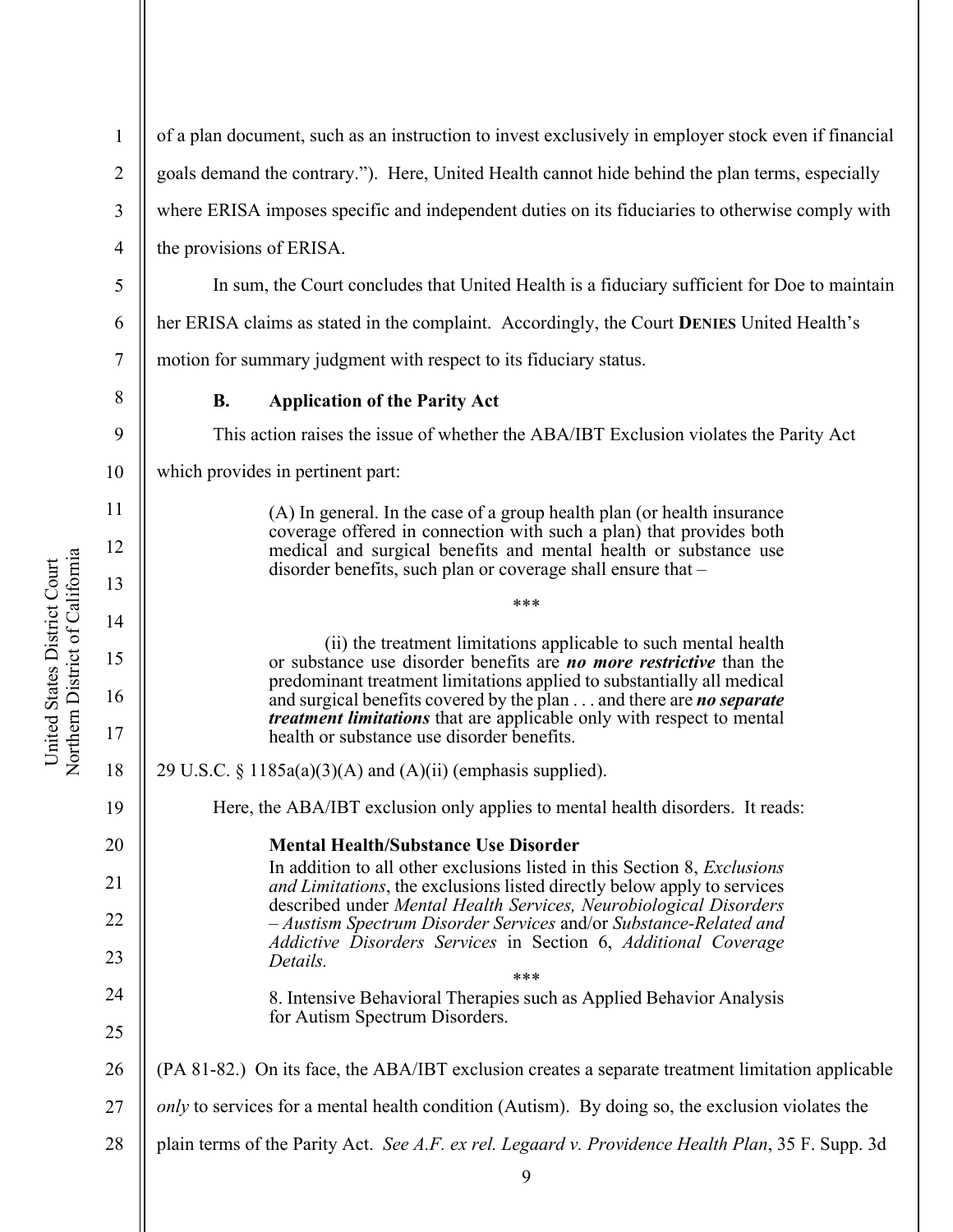1 2 3 4 5 6 7 8 9 1298, 1315 (D. Or. 2014) (holding that developmental disability exclusion violated the Parity Act because it was "overtly applicable only to mental health conditions—specifically developmental disabilities—and does not apply to medical or surgical conditions"); *see also Craft v. Health Care Service Corp*., 84 F. Supp. 3d 748, 754 (N.D. Ill. 2015) (a plan's exclusion of benefits that applies only to mental health conditions violates the requirement that it "must not impose treatment limitations on mental-health benefits that are not imposed on medical/surgical benefits"); 29 C.F.R. 2590.712(c)(4)(iii), Example 6 (nonquantitative treatment limitation limiting eligibility for mental health benefits violates parity where no comparable requirement applies to medical/surgical benefits).

10 11 12 13 14 15 16 17 18 19 20 21 22 23 24 25 Not only does the exclusion violate the "separate" treatment limitations in the Act, but it also contravenes the Parity Act by requiring "more restrictive [limitations] than the predominant treatment limitations applied to substantially all medical and surgical benefits[]." 29 U.S.C. § 1185a(3)(A)(ii); *see generally Joseph F. v. Sinclair Servs. Co.*, 158 F. Supp. 3d 1239, 1261-62 (D. Utah 2016) (explaining that the Parity Act prohibits both "separate" treatment limitations as well as "more restrictive" treatment limitations). The exclusion carves out and rejects from coverage a *core* treatment for Autism: ABA therapy. As Doe correctly highlights, there are no comparable medical/surgical exclusions in the Wipro Plan. Thus, the exclusion, which excludes coverage for the primary treatment modality for a mental health condition, violates the plain language of the statute. *See also A.F.*, 35 F. Supp. 3d at 1307 (analyzing substantively similar state law, stating that "Providence cannot provide any examples of a medical condition where an exclusion was used to deny coverage of the primary and widely-respected medically necessary treatment for that medical condition" and "[b]ecause of the broad-based Developmental Disability Exclusion, Providence covers mental health conditions at a different level than medical Disability Exclusion, Providence covers mental health conditions at a different level than medical"). In sum, the ABA/IBT exclusion violates the Parity Act.<sup>4</sup>

<sup>27</sup>  28 <sup>4</sup> The Court notes that several district courts have reached similar conclusions with considering comparable policy exclusions. For example, in *A.F.*, the United States District Court of Oregon was asked to determine whether a health plan's blanket exclusion of ABA treatment for Autism under an exclusion for services related to developmental delays (the "Developmental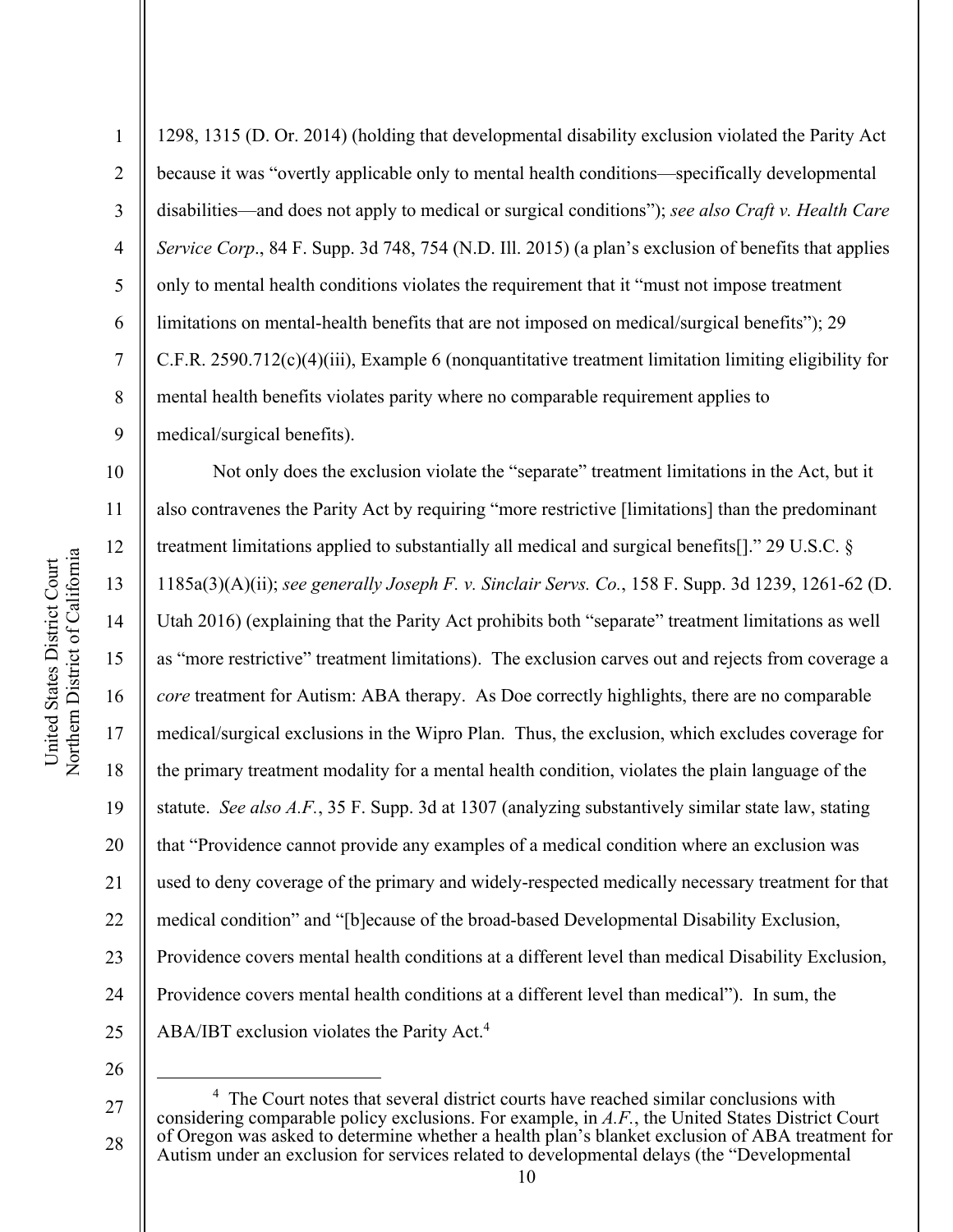a

1

2

3

4

5

6

7

8

9

10

11

12

13

14

15

16

17

18

19

Despite the foregoing, United Health advances three reasons to justify the claim that the  $ABA/IBT$  exclusion does not violate the Parity Act.<sup>5</sup> None compel a different result. The Court addresses each.

First, United Health cites to the provisions of the Parity Act which state that "[n]othing in this section shall be construed . . . as requiring a group health plan (or health insurance coverage offered in connection with such a plan) to provide any mental health or substance use disorder benefits." 29 U.S.C. § 1185a(b)(1). Under this provision, it avers that United Health and the Plan are not required to provide specific mental health benefits relating to Autism.

United Health misses the point of the Act. Courts have generally found that the provision means a plan can choose to provide *no* mental health benefits at all without violating the Parity Act. *See, e.g.*, *Joseph F.*, 158 F. Supp. 3d at 1262 (discussing 29 U.S.C. § 1185a(b)(1)).

However, "once a plan does provide such benefits, the plan must do so on a level that is on par with the benefits it provides for medical and surgical benefits. And once provided, the Parity Act prohibits imposing treatment limitations applicable only to mental health benefits." *Id.* Other courts considering similar arguments and Autism-related exclusions have reached a similar conclusion: that, because the plan chose to cover autism, the Parity Act prohibits the plan from using a blanket exclusion to "deny coverage of ABA therapy" because it was "a 'separate treatment limitation' that applie[d] only to mental health disorders." *A.F.*, 35 F. Supp. 3d at 1315. The "plain and ordinary meaning of 'treatment limitation' include[d] and encompasse[d]" the

<sup>21</sup>  22 23 24 25 26 Disability Exclusion") violated the Parity Act. 35 F. Supp. 3d at 1302. As here, the plan at issue in *A.F.* explicitly covered treatment for Autism but excluded all coverage for ABA. *Id.* In determining the Developmental Disability Exclusion was a treatment limitation under the Parity Act, the *A.F.* court held the "plain and ordinary meaning of 'treatment limitation' includes and encompasses" the plan's total exclusion of ABA therapy services related to Autism. *Id.* at 1315. Other federal district courts have further confirmed that blanket exclusions of treatment options<br>for mental health disorders constitute treatment limitations that violate the Parity Act. See Craft, for mental health disorders constitute treatment limitations that violate the Parity Act. *See Craft*, 84 F. Supp. at 754 (concluding that the categorical exclusion of residential treatment for mental health disorders was a treatment limitation that violated the Parity Act); *Munnelly v. Fordham University Faculty*, 316 F. Supp. 3d 714, 733-34 (S.D.N.Y. 2018) (finding that a plan's categorical exclusion of coverage for mental health residential treatment services violated the Parity Act).

<sup>27</sup>  28 5 The Court notes that United Health does *not* challenge that the ABA/IBT exclusion only applies to mental health benefits, nor does United Health dispute that such limitation is more restrictive than those provided for medical and surgical benefits.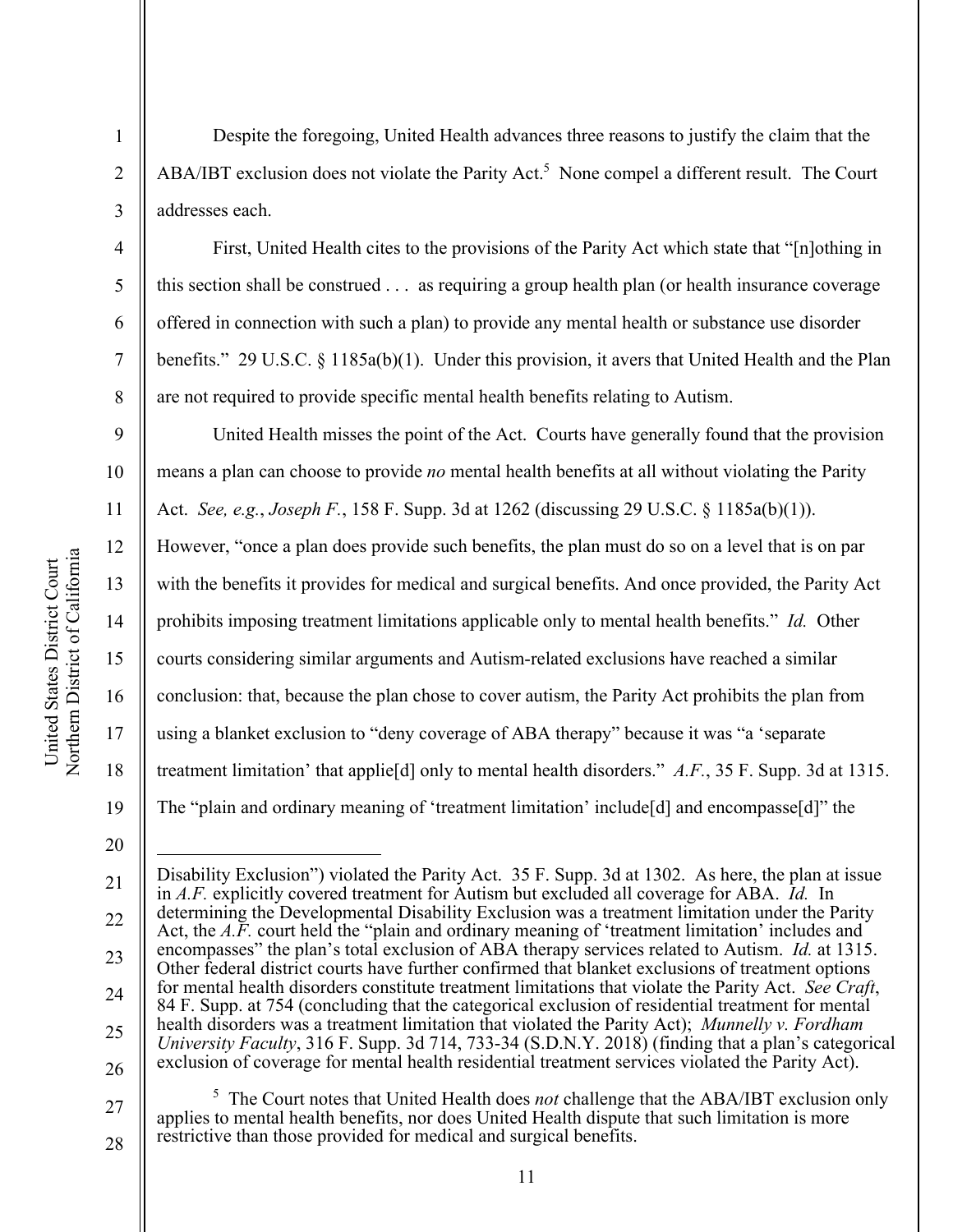1 2 3 4 5 exclusion because it was "a limitation on the treatment of plan members with developmental disabilities." *Id*. Although the plan was "free under the Federal Parity Act not to cover autism," after it "chooses to cover autism, any limitation on services for autism must be applied with parity." *Id*. The Court agrees. Here, because the Wipro Plan chose to cover Autism, any

limitation on such services must be applied with parity as required by law.

United Health's second argument focuses on the definition of "treatment limitations" in the implementing regulations which provides:

> *Treatment limitations* include limits on benefits based on the frequency of treatment, number of visits, days of coverage, days in a waiting period, or other similar limits on the scope or duration of treatment. Treatment limitations include both quantitative treatment limitations, which are expressed numerically (such as 50 outpatient visits per year), and nonquantitative treatment limitations, which otherwise limit the scope or duration of benefits for treatment under a plan or coverage. (*See* paragraph (c)(4)(ii) of this section for an illustrative list of nonquantitative treatment limitations.) *A permanent exclusion of all benefits for a particular condition or disorder, however, is not a treatment limitation for purposes of this definition.*

29 C.F.R. 2590.712(a) (emphasis supplied); *see also* 29 U.S.C. § 1185a(a)(3)(B)(iii) ("The term 'treatment limitation' includes limits on the frequency of treatment, number of visits, days of coverage, or other similar limits on the scope or duration of treatment."). With respect to this definition, two issues arise. One, United Health claims that, by definition, because the exclusion in the Plan did not limit "the frequency of treatment, number of visits, days of coverage, [or] days in a waiting period," the Court must find under the doctrine of *ejusdem generis* (Latin for "of the same kind") that the exclusion is not covered by the definition of "treatment limitation."

21 22 23 24 25 26 27 28 The Court disagrees. At a minimum, "zero" treatment has quantitative relevance. *See, e.g.*, *Craft*, 84 F. Supp. 3d at 753-54 (refusing to construe the statute as applying only to quantitative limitations through doctrine of *ejusdem generis*, explaining that "[t]he practical effect of the RTC exclusion is that Jane Doe receives fewer hours (or days) of coverage for medically necessary nursing care than, for example, an elderly person would receive to rehabilitate a broken hip") *see also* Charles Seife, *Zero: The Biography of a Dangerous Idea* (2000) (explaining the value of zero). However, even assuming that zero did not have such independent quantitative relevance, the language of the above regulation further references and includes quantitative and

6

7

8

9

10

11

12

13

14

15

16

17

18

19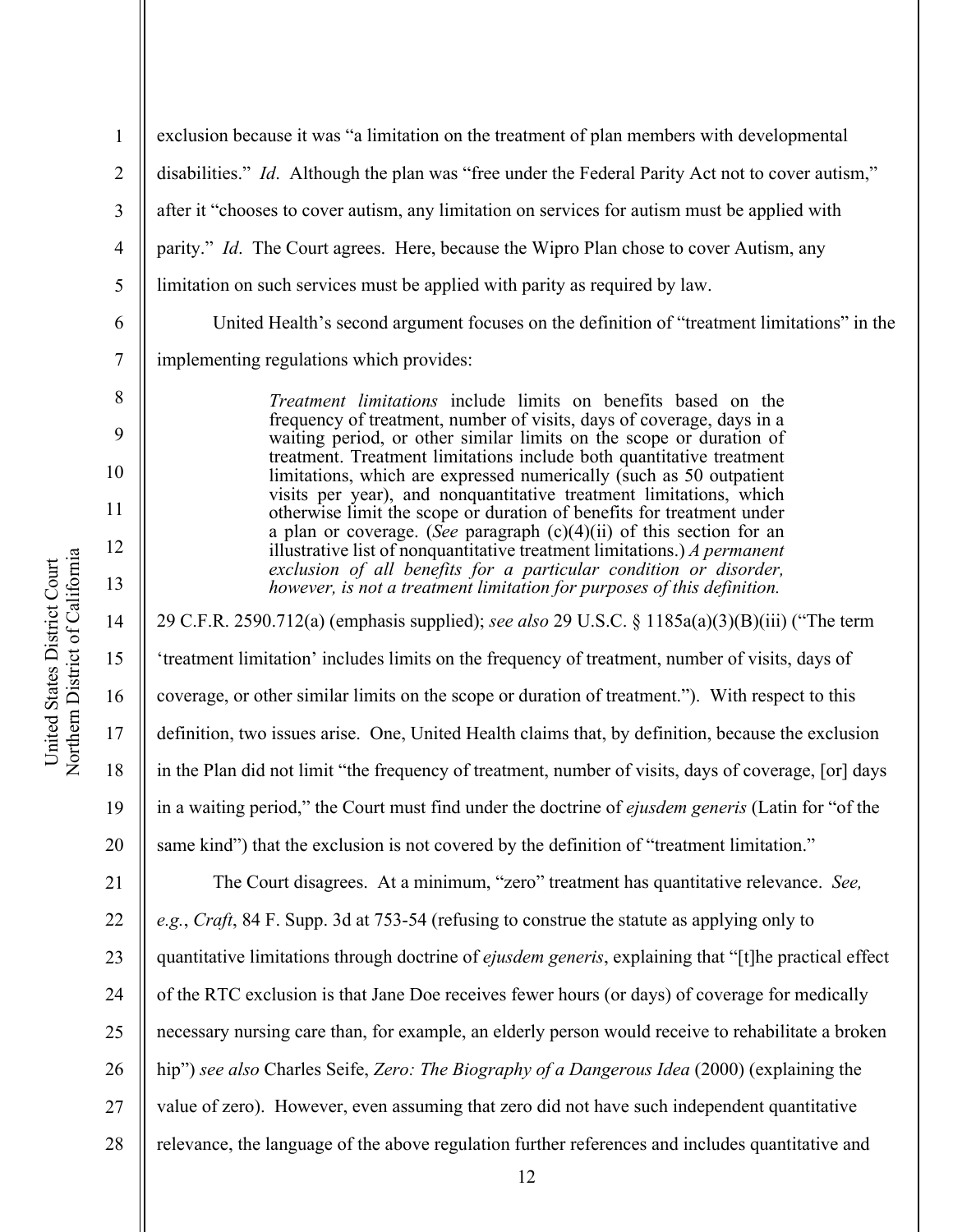15

16

17

18

19

20

21

1 2 3 4 5 6 7 8 9 10 11 12 13 non-quantitative treatment limitations suggesting a broad reading of the definition of treatment limitation. This reading is consistent with other district courts that have considered similar arguments and rejected such a narrowed reading of the treatment limitation provision. *See A.F.* 35 F. Supp. 3d at 1314-15 (explaining that while the regulation "provides examples of what treatment limitations might be," it also "explicitly note<sup>[s]</sup> that the Federal Parity Act applies to both quantitative and nonquantitative limitations," and therefore refusing to construe the first sentence of the regulatory definition as restricting what qualified as a nonquantitative limitation); Interim Final Rules under the Parity Act, 75 Fed. Reg. 5410-01, 5413 (Feb. 2, 2010) ("The statute describes the term as including limits on the frequency of treatment, number of visits, days of coverage, or other similar limits on the scope or duration of treatment, but *it is not limited to such types of limits*." (emphasis supplied)). The Court therefore declines to apply the doctrinal tool of *ejusdem generis* to find a limitation on what types of treatments are included in the treatment limitation definition under the Parity Act.

 Two, the parties argue different interpretations of the last sentence: "*A permanent exclusion of all benefits for a particular condition or disorder, however, is not a treatment limitation for purposes of this definition*." This sentence explicitly defines what is *not* a treatment limitation under the Parity Act. United Health urges that the words "a permanent exclusion of all benefits" proves that the ABA/IBT exclusion falls within the purview of this sentence, and therefore should not be considered a treatment limitation. Hence, the Parity Act should not apply. Doe, by contrast, argues that United Health ignores the balance of the phrase "for a particular condition or disorder."

22 23 24 25 26 27 The Court agrees with Doe. Focusing only on the "permanent exclusion" phrase would effectively eviscerate the point of the Act. The Court must give meaning to all words when construing a statute or regulation. Thus, the excluding definition concerns those instances where a complete exclusion of coverage for a "condition or disorder" exist (*e.g.* Autism), and not merely to instances where the plan, as here, excludes benefits for particular treatments (*e.g.* ABA or IBT) for an already covered condition or disorder. *See* 29 C.F.R. § 2590.712(a).

28

Indeed, courts that have considered similar arguments made by United Health have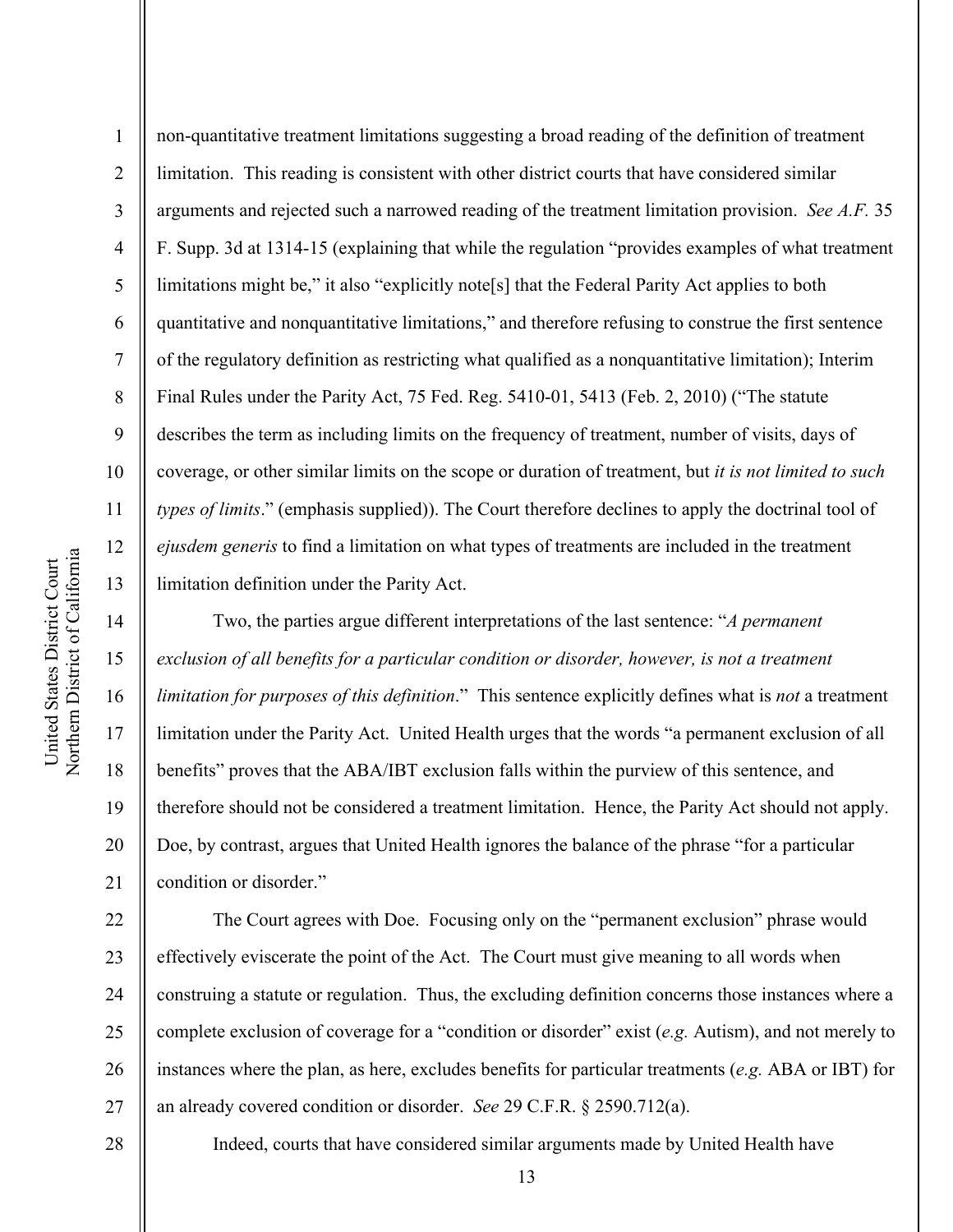1

2

3

4

5

6

7

8

9

10

11

12

13

14

15

16

17

18

19

20

21

22

23

rejected such an interpretation as being too broad. *See, e.g.*, *Smith v. U.S. Office of Pers. Mgmt.*, 80 F. Supp. 3d 575, 583 (E.D. Pa. 2014) (rejecting party's reading of the definition, that the regulations' definition of "treatment limitation" "expressly eliminates exclusions from parity analysis" such that a categorical exclusion of coverage for residential treatment of substance use disorders was "lawful" under the Parity Act, as "too broad" because "a residential treatment facility is not fairly categorized as a 'condition or disorder'")*.* The definition must be read in its entirety. The ABA/IBT exclusion therefore fails to satisfy this plain language definition of what is *not* a treatment limitation.

Finally, United Health's third argument is derivative of its second argument with respect to the doctrine of *ejusdem generis*. United Health focuses on the statutory and regulatory language requiring that financial requirements and treatment limitations are "no more restrictive" than medical and surgical benefits covered by the plan. *See* 29 U.S.C. § 1185a(a)(3)(A); *see also* 29 C.F.R.  $\S 2590.712(c)(2)(i)$ . United Health's argument requires the Court to accept the premise that the definition of "treatment limitation" should be narrowly construed to include only "quantitative limitations." No basis exists for such a reading. The Court agrees with the noncontroversial reading that the "no more restrictive" standard applies to "financial requirements."6 That said, the Court would have to import the word *quantitative* to read such a limitation into the term "treatment limitations." The notion that such a narrowing can be based, again, on the doctrine of *ejusdem generis* fails for the same reasons stated above.

Neither the statute nor the regulations support United Health's argument the statute should be narrowly read as limited to financial requirements and *quantitative* treatment limitations.<sup>7</sup> The statute does not say the "more restrictive" standard applies only to "quantitative" treatment limitations; it facially applies to *all* treatment limitations. *See* 29 U.S.C. § 1185a(a)(3)(A)(ii), (B).

24

25

<sup>&</sup>lt;sup>6</sup> Neither party argues that the ABA/IBT exclusion is a "financial requirement" as used by the regulations. Instead, United Health's third argument turns on the meaning of "treatment limitation" as stated in the regulations and statute.

<sup>27</sup>  28  $7$  The Court points out again that zero has some quantitative relevance that United Health overlooks in its arguments. For purposes of addressing United Health's arguments, the Court assumes zero has no quantitative meaning.